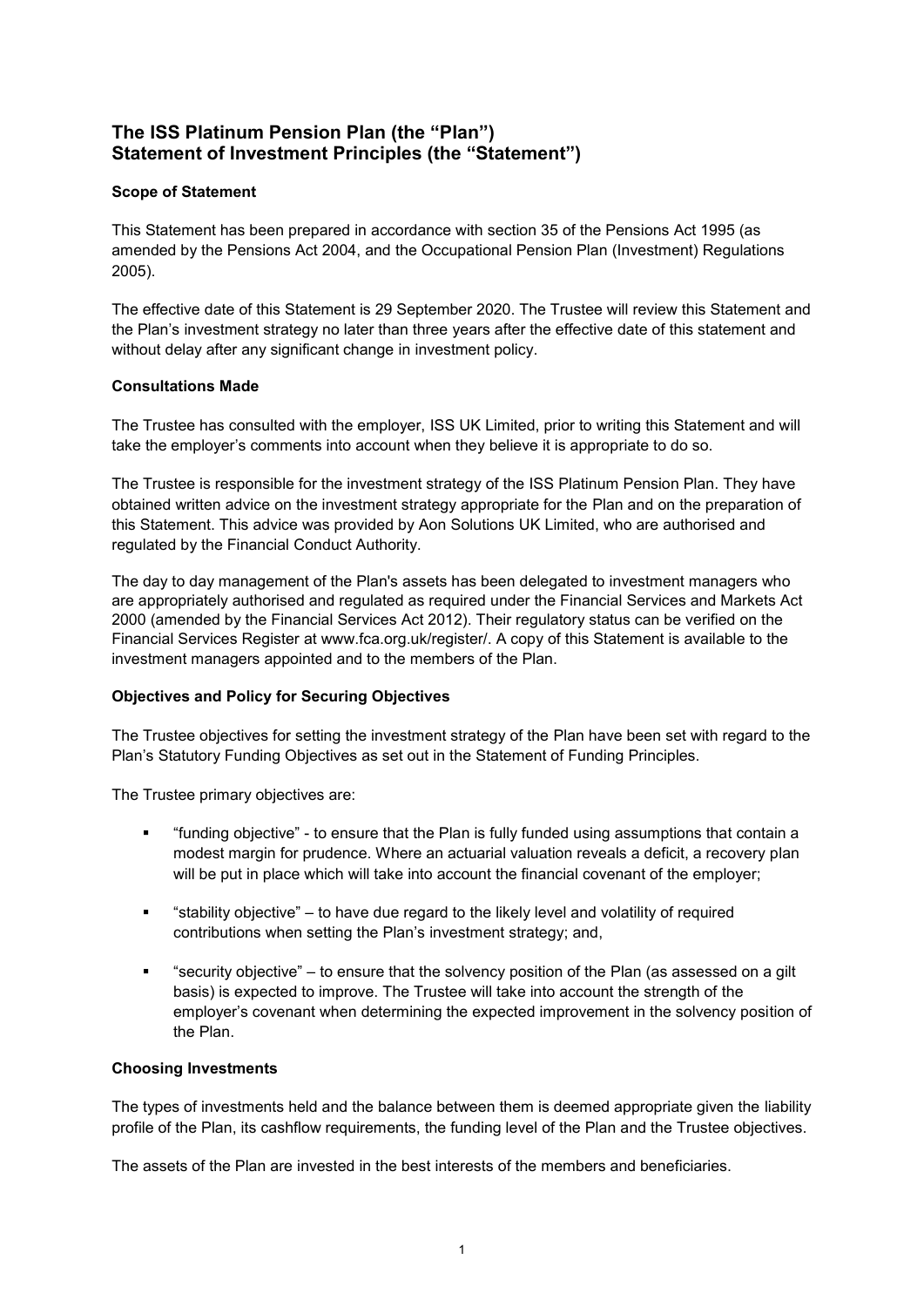The Trustee exercises powers of investment (or delegation where these powers have been delegated to a fund manager) in a manner calculated to ensure the security, quality, liquidity and profitability of the portfolio as a whole. In order to avoid an undue concentration of risk, a spread of assets is held. The diversification is both within and across the major asset classes.

Assets held to cover the Plan's technical provisions (the liabilities of the Plan) are invested in a manner appropriate to the nature and duration of the expected future retirement benefits payable under the Plan.

The assets of the Plan are invested predominantly on regulated markets (with investments not on regulated markets being kept to a prudent level) and properly diversified to avoid excessive reliance on any particular asset, issuer or group of undertakings so as to avoid accumulations of risk in the portfolio as a whole.

The Trustee acknowledges that derivatives may be used by investment managers in order to reduce investment risks or facilitate efficient portfolio management. These are managed such as to avoid excessive risk exposure to a single counterparty or other derivative operations.

## **The Balance Between Different Kinds of Investments**

The Trustee recognises that the key source of financial risk (in relation to meeting their objectives) arises from asset allocation and therefore retains responsibility for setting asset allocation and take expert advice as required from professional advisers.

The Trustee reviews its investment strategy following each formal actuarial valuation of the Plan (or more frequently should the circumstances of the Plan change in a material way). The Trustee takes written advice from their professional advisers regarding an appropriate investment strategy for the Plan.

The asset allocation of each section of the Plan is set out in the Appendix.

## **Investment Risk Measurement and Management**

Risks associated with changes in the employer covenant are assessed by various means, including the Failure Score (as defined for the purposes of calculating the risk-based element of the Pension Protection Fund levy) and taking advice from external specialist advisors. The Trustee also has an agreement with the employer to receive notification of any events which have the potential to alter the creditworthiness of the sponsoring employers. In particular, the Trustee will be informed of Type A events, as defined in appropriate guidance issued by the Pensions Regulator and employer-related Notifiable Events. On receipt of such notification, the Trustee will re-consider the continued appropriateness of the Plan's existing investment strategy.

Expected deviation from the benchmark (for a passive manager) or out-performance target (for an active manager) is detailed in a supplementary Investment Manager Arrangements document. The Trustee has appointed Aon Solutions UK Limited to alert them on any matters of material significance that might affect the ability of each fund manager to achieve its objectives.

The Trustee acknowledges that investment returns achieved in excess of the expected deviation (positive or negative) may be an indication that the investment manager is taking a higher level of risk than indicated.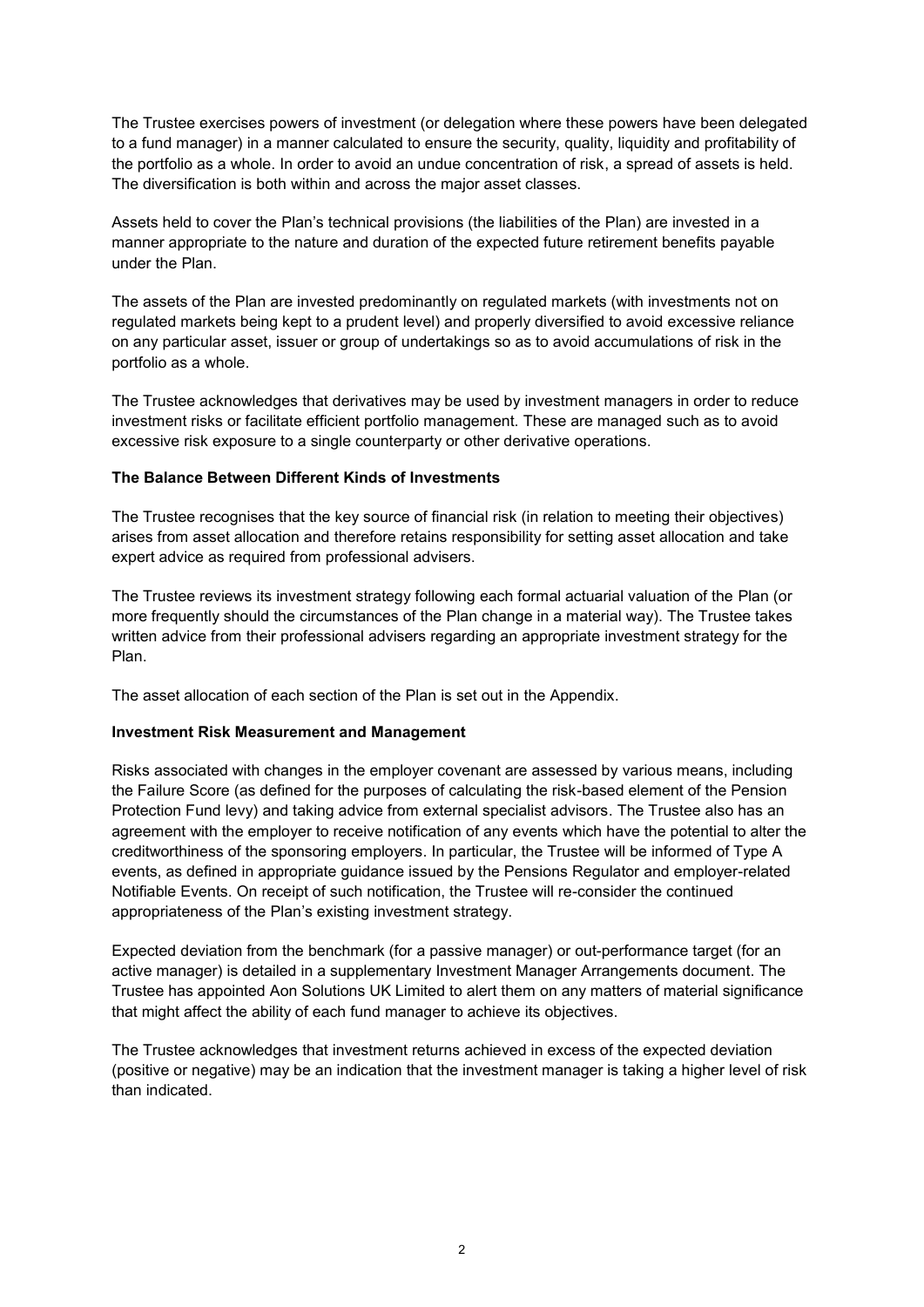# **Custody**

Investment in pooled funds gives the Trustee a right to the cash value of the units rather than to the underlying assets. The managers of each pooled fund are responsible for the appointment and monitoring of the custodian of the fund's assets.

The custodians are all independent of the employer.

#### **Realisation of Investments/Liquidity**

The Trustee recognises that there is a risk in holding assets that cannot be easily realised should the need arise.

The majority of the assets held are realisable at short notice (either through the sale of direct holdings of stocks, bonds etc. or the sale of units in pooled funds).

#### **Arrangements with Investment Managers**

The Trustee regularly monitors the Plan's investments to consider the extent to which the investment strategy and decisions of the investment managers are aligned with the Trustee's policies. This includes monitoring the extent to which investment managers:

- **■** make decisions based on assessments about medium- to long-term financial and nonfinancial performance of an issuer of debt or equity; and
- engage with issuers of debt or equity in order to improve their performance in the medium- to long-term.

Where investment managers are considered to make decisions that are not in line with the Trustee's policies, expectations, or the other considerations set out above, the Trustee will typically first engage with the investment manager, but could ultimately replace the investment manager where this is deemed necessary.

The Trustee is supported in this monitoring activity by their investment consultant, Aon Solutions UK Limited.

The Trustee receives quarterly reports and verbal updates from the investment consultant on various items, including the investment strategy, performance, and longer-term positioning of the portfolio. The Trustee focuses on longer-term performance when considering the ongoing suitability of the investment strategy in relation to the Plan objectives and assess the investment managers over 3 year periods.

The Trustee also receives information on stewardship, including the monitoring and engagement activities carried out by their investment managers, which supports the Trustee in determining the extent to which the Plan's engagement policy has been followed throughout the year.

The Trustee shares the policies, as set out in this Statement with the Plan's investment managers, and requests that the investment managers review and confirm whether their approach is in alignment with the Trustee's policies.

Before appointing a new investment manager, the Trustee reviews the governing documentation associated with the investment and will consider the extent to which it aligns with the Trustee's policies. Where possible, the Trustee will seek to amend that documentation so that there is more alignment. Where it is not possible to make changes to the governing documentation, for example if the Plan invests in a collective vehicle, then the Trustee will express its expectations to the investment managers by other means (such as through a side letter, in writing, or verbally at trustee meetings).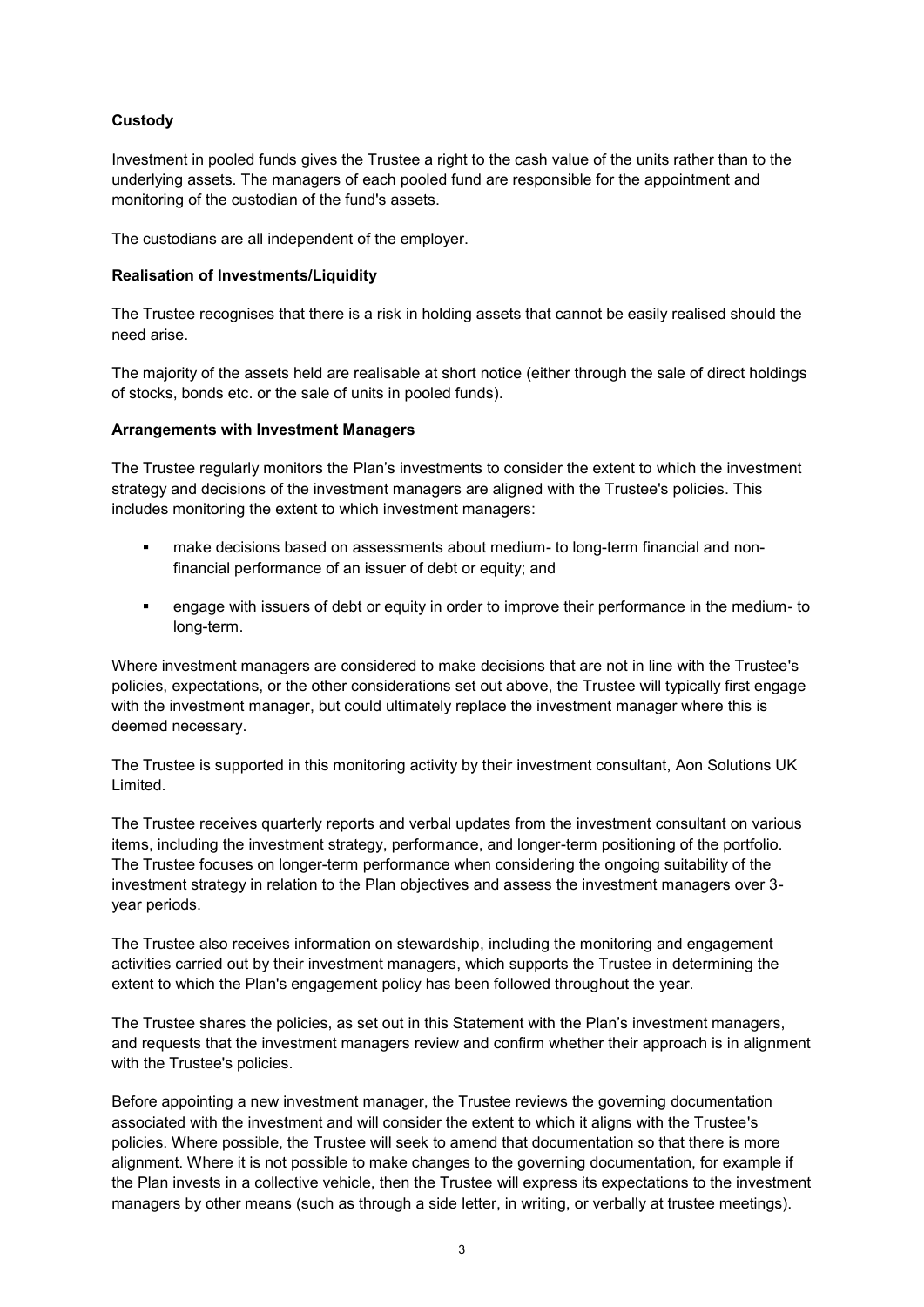The Trustee believes that having appropriate governing documentation, setting clear expectations to the investment managers by other means (where necessary), and regular monitoring of investment managers' performance and investment strategy, is, in most cases, sufficient to incentivise the investment managers to make decisions that align with the Trustee's policies and are based on assessments of medium and long-term financial and non-financial performance.

There is typically no set duration for arrangements with investment managers, although the continued appointment all for investment managers will be reviewed periodically, and at least every three years.

#### **Environmental, Social or Governance Considerations**

In setting the Plan's investment strategy, the Trustee's primary concern is to act in the best financial interests of the Plan and its beneficiaries, seeking the best return that is consistent with a prudent and appropriate level of risk. This includes the risk that environmental, social and governance factors, including climate change, negatively impact the value of investments held if not understood and evaluated properly. The Trustee considers this risk by taking advice from their investment adviser when setting the Plan's asset allocation, when selecting managers and when monitoring their performance.

#### **Stewardship – Voting and Engagement**

The Trustee recognises the importance of its role as a steward of capital and the need to ensure the highest standards of governance and promoting corporate responsibility in the underlying companies in which its investments reside. The Trustee recognises that ultimately this protects the financial interests of the Plan and its beneficiaries.

The Trustee expects the Plan's investment managers to use their influence as major institutional investors to carry out the Trustee's rights and duties as a shareholder including voting, along with, where relevant and appropriate, engaging with underlying investee companies, to promote good corporate governance, accountability, and positive change.

The Trustee is aware of their responsibility to review the stewardship of their investment managers, covering both engagement and voting actions, on an annual basis and is assisted by their investment adviser to carry out this review. The Trustee will review the alignment of the Trustee's policies to those of the Plan's investment managers and ensure its managers, or other third parties, use their influence as major institutional investors to carry out the Trustee's rights and duties as a responsible shareholder and asset owner.

The Trustee regularly reviews the continuing suitability of the appointed managers and takes advice from the investment adviser with regard to any changes. This advice includes consideration of broader stewardship matters and the exercise of voting rights by the appointed managers.

From time to time, the Trustee will consider the methods by which, and the circumstances under which, it would monitor and engage with an issuer of debt or equity, an investment manager or another holder of debt or equity, and other stakeholders. The Trustee may engage on matters concerning an issuer of debt or equity, including their performance, strategy, risks, social and environmental impact and corporate governance, the capital structure, and management of actual or potential conflicts of interest.

If an incumbent investment manager is found to be falling short of the standards the Trustee has set out in its policy, the Trustee undertakes to engage with the manager and seek a more sustainable position, but may look to replace the investment manager.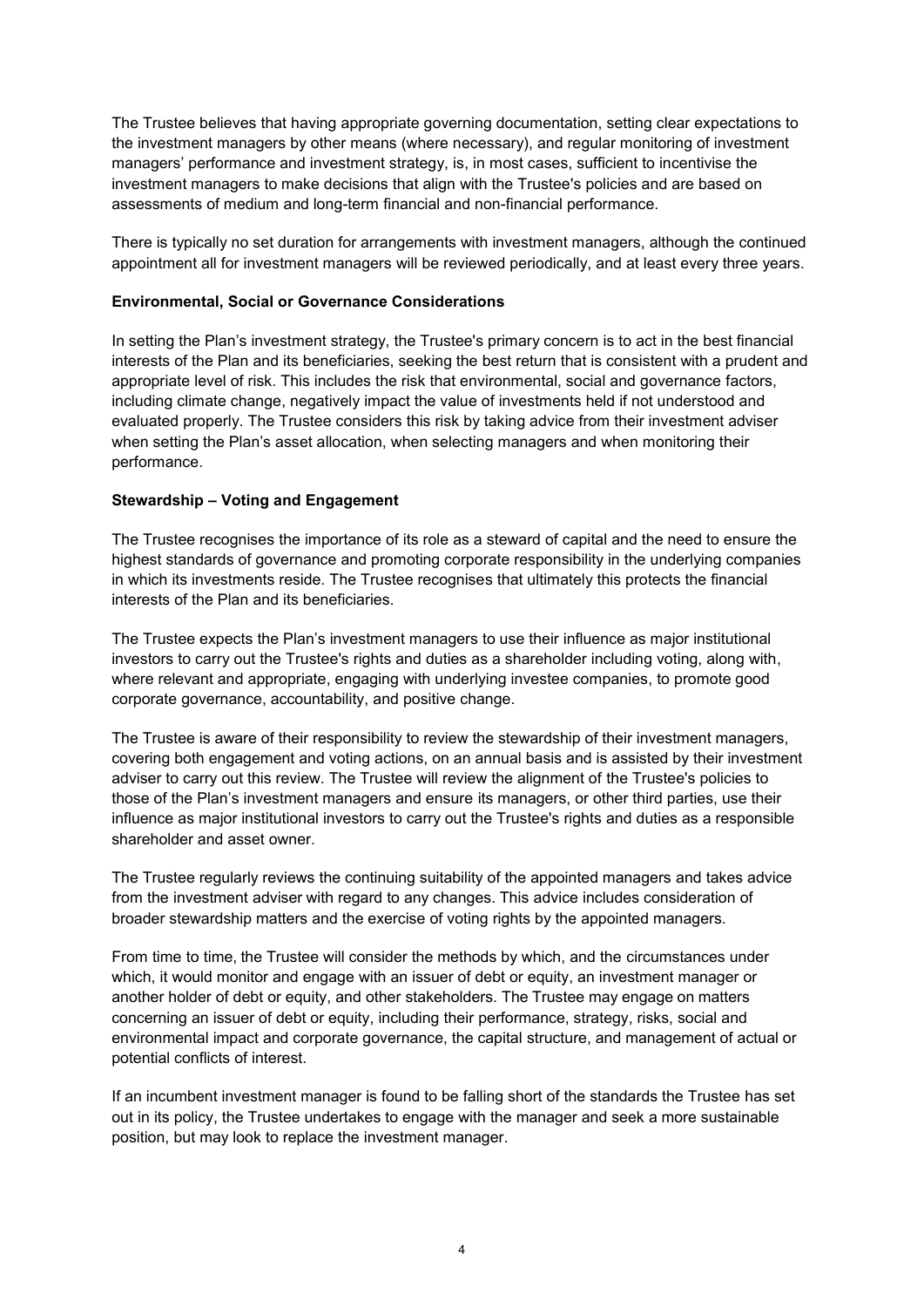#### **Members' Views and Non-Financial Factors**

In setting and implementing the Plan's investment strategy, the Trustee does not explicitly take into account the views of Plan members and beneficiaries in relation to ethical considerations, social and environmental impact, or present and future quality of life matters (defined as "non-financial factors"<sup>1</sup> ).

#### **Costs and Performance**

#### Cost Monitoring

The Trustee is aware of the importance of monitoring its investment managers' total costs and the impact these costs can have on the overall value of the Plan's assets. The Trustee recognises that in addition to annual management charges, there are a number of other costs incurred by the Plan's investment managers that can increase the overall cost incurred by their investments.

The Trustee collects annual cost transparency reports covering all of its investments and ask that the investment managers provide this data in line with the appropriate Cost Transparency Initiative ("CTI") template for each asset class. This allows the Trustee to understand exactly what the Plan is paying the investment managers. The Trustee works with their investment consultant and investment managers to understand these costs in more detail where required.

#### Evaluation of Investment Managers Performance and Remuneration

The Trustee assesses the performance of their investment managers on a quarterly basis and the remuneration of their investment managers on at least an annual basis, via collecting cost data in line with the CTI templates.

#### Portfolio Turnover Costs

The Trustee is aware of the portfolio turnover costs (portfolio turnover costs are defined as the costs incurred as a result of the buying, selling, lending or borrowing of investments) associated to the Plan's underlying investments through the information provided by its investment managers. The portfolio turnover is monitored annually with the assistance of the Plan's investment consultant.

The Trustee accepts that transaction costs will be incurred to drive investment returns and that the level of these costs varies across asset classes and by manager style within an asset class. In both cases, transaction costs are acceptable, as long as they are consistent with the asset class characteristics, manager's style and historic trends. The Trustee does not define a targeted portfolio turnover range, but where the Trustee's monitoring identifies a lack of consistency, the mandate will be reviewed.

#### **Additional Voluntary Contributions ("AVCs") Arrangements**

Some members hold further benefits in relation to AVCs within the Plan. The liabilities in respect of these AVCs are equal to the value of the investments bought by the contributions.

From time to time the Trustee reviews investments available to members to ensure that they remain appropriate to the members' needs.

| Approved by: Melanie Cusack (on behalf of PTL Governance Ltd) | 29 September 2020 |
|---------------------------------------------------------------|-------------------|
| On behalf of the Trustee of the ISS Platinum Pension Plan     | Date              |

<sup>1</sup> The Pension Protection Fund (Pensionable Service) and Occupational Pension Schemes (Investment and Disclosure) (Amendment and Modification) Regulations 2018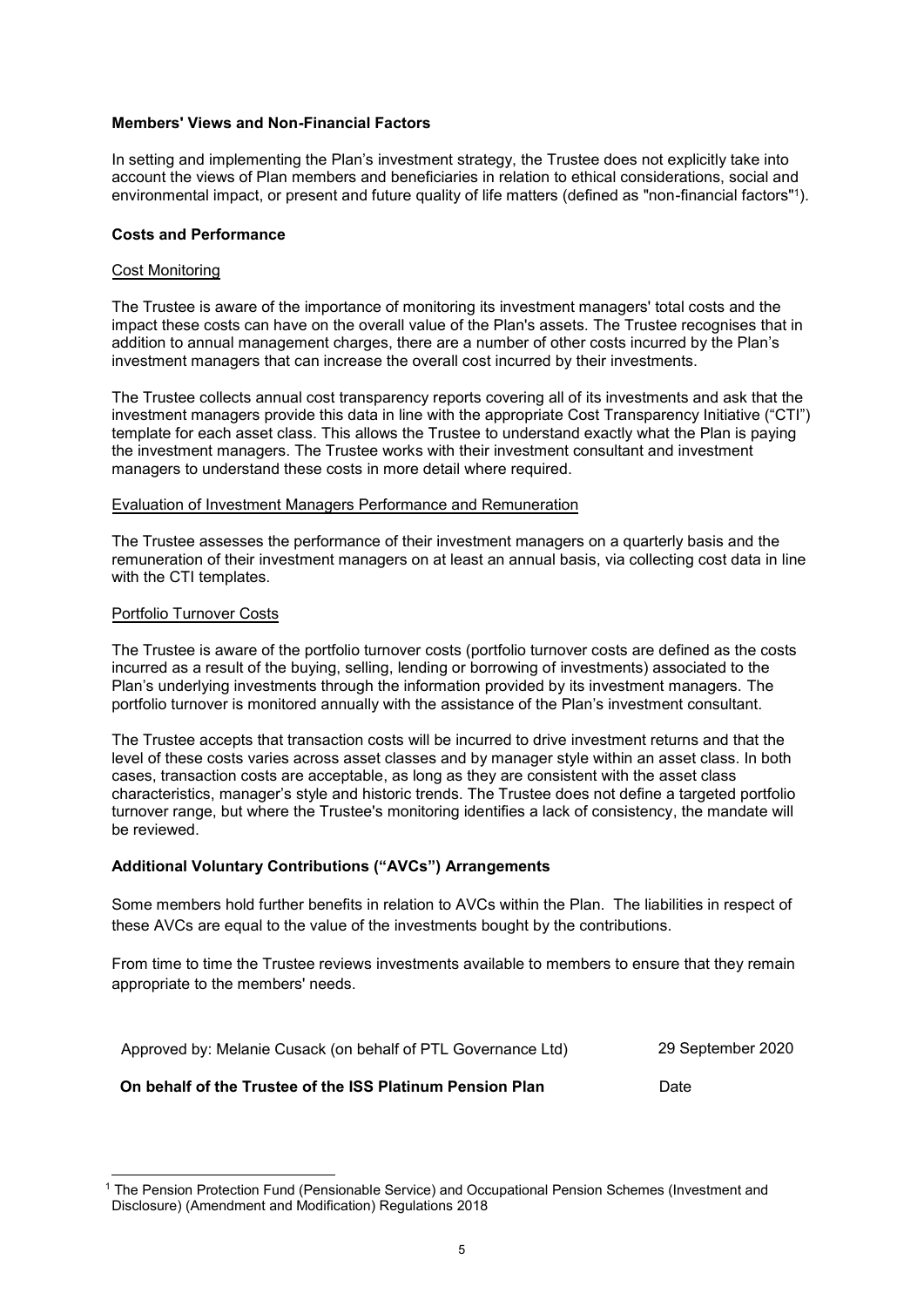# **Appendix to Statement of Investment Principles Asset Allocation Strategy & Actuarial Assumptions**

This Appendix sets out the current Trustee asset allocation strategy and actuarial assumptions for each section and is supplementary to the Trustee Statement of Investment Principles (the "attached Statement").

The Trustee's asset allocation strategy and actuarial assumptions have been established in order to maximise the likelihood of achieving the primary objectives set out in the attached Statement. The details of each section are laid out below:

# **Asset Allocation Strategy**

# **1. The ISS Section Asset Allocation Strategy**

| <b>Asset Class</b>       | Weight | Range   |
|--------------------------|--------|---------|
| Equities                 | 35%    | 30%-40% |
| Diversified Growth Funds | 35%    | 30%-40% |
| -N                       | 30%    | 25%-35% |

# **2. The Bali (Mitchell & Struthers) Section Asset Allocation Strategy**

| <b>Asset Class</b>       | Weight | Range       |
|--------------------------|--------|-------------|
| Equities                 | 37.5%  | 32.5%-42.5% |
| Diversified Growth Funds | 37.5%  | 32.5%-42.5% |
| וח                       | 25%    | 20%-30%     |

## **3. The Bali (Waterers Landscape) Section Asset Allocation Strategy**

| <b>Asset Class</b>       | Weight | Range             |
|--------------------------|--------|-------------------|
| Equities                 | 37.5%  | $32.5\% - 42.5\%$ |
| Diversified Growth Funds | 37.5%  | $32.5\% - 42.5\%$ |
| וח                       | 25%    | 20%-30%           |

# **4. The Pegasus Section Asset Allocation Strategy**

| <b>Asset Class</b>       | Weight | Range   |
|--------------------------|--------|---------|
| Equities                 | 30%    | 25%-35% |
| Diversified Growth Funds | 30%    | 25%-35% |
| וח                       | 40%    | 35%-45% |